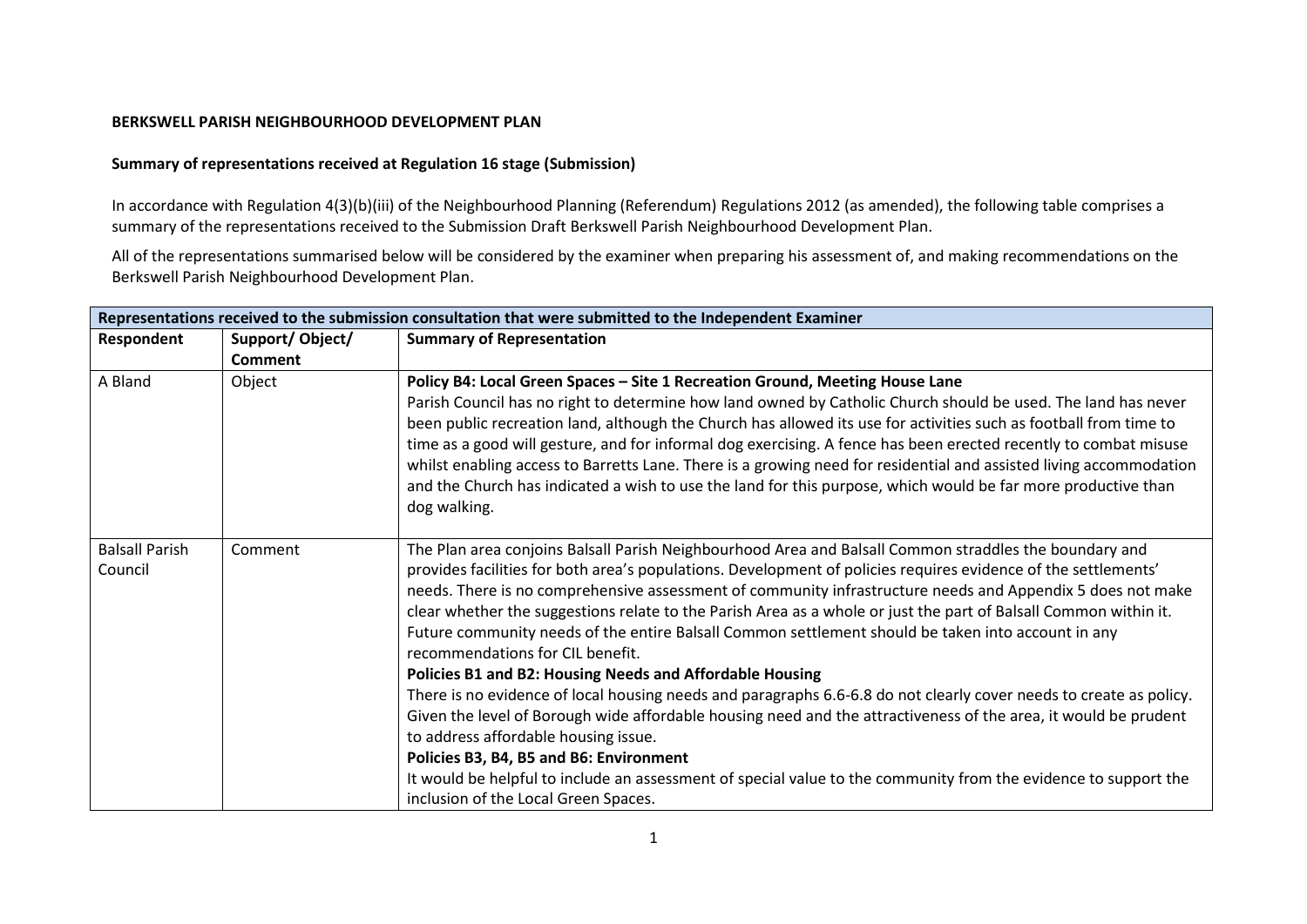|                       |                   | Policies B7, B8 and B9: Accessibility and Infrastructure                                                              |
|-----------------------|-------------------|-----------------------------------------------------------------------------------------------------------------------|
|                       |                   | Welcome the identification of parking at Berkswell rail station as inadequate for current and future needs.           |
|                       |                   | <b>Policy B10: Economy</b>                                                                                            |
|                       |                   | Despite the response to the Issues and options consultation, the Plan doesn't make clear the dependency of the        |
|                       |                   | Parish Area on Balsall Common shopping area, or the level of provision required to meet local needs. There is no      |
|                       |                   | recognition that the desire for a business community hub relates to the wider settlement and adjoining Parish         |
|                       |                   | Area.                                                                                                                 |
| Barrett's Farm        | Support           | The Parish Council has undertaken a thorough investigation of the wishes of the community and has produced a          |
| Neighbourhood         |                   | Plan that reflects the community's views.                                                                             |
| <b>Action Group</b>   |                   |                                                                                                                       |
| <b>Barton Wilmore</b> | Support / Comment | Support the objectives of the Plan, including the need to deliver housing and protect the landscape character.        |
| on behalf of          |                   | <b>Policy B1: New Housing</b>                                                                                         |
| Rainier               |                   | Uncertain whether focus on brownfield land alone can meet housing needs and suggest changes to detailed policy        |
| Developments          |                   | to provide flexibility;                                                                                               |
|                       |                   | Criterion 2b, g and j - avoid prescriptiveness about closes and culs de sac, provide play areas where required only,  |
|                       |                   | and revise the requirement for open space or a 30m buffer between existing and new development, which is              |
|                       |                   | overly restrictive and conflicts with the NPPF requirement to make effective use of land.                             |
|                       |                   | Criterion 3d - avoid prescriptiveness about need for open space                                                       |
|                       |                   | Criterion 4c and e - electric vehicle charging points may be better provided within garages, and policy should        |
|                       |                   | specify suitable storage for waste bins (and cycles) rather than require them in gardens.                             |
|                       |                   | Criterion 5a - wording on housing mix should be amended to as appropriate or required, as not all sites will be       |
|                       |                   | suitable for all types.                                                                                               |
|                       |                   | <b>Policy B3: Landscape and Built Character</b>                                                                       |
|                       |                   | The NDP can release Green Belt for housing, where a need for boundary changes has been established through            |
|                       |                   | strategic policies.                                                                                                   |
|                       |                   | Landscape Character criterion 1 - the area to the east of Balsall Common is in a different character area to the rest |
|                       |                   | of the settlement's surroundings, being heavily influenced by suburban development and development in this area       |
|                       |                   | could help to define the settlement edge.                                                                             |
|                       |                   | Heritage Assets criterion 2 - inconsistent with the NPPF as it offers greater protection to non-designated heritage   |
|                       |                   | assets.                                                                                                               |
|                       |                   | Plan should consider land south of Waste Lane on the east of Balsall Common as a housing allocation.                  |
| Berkswell             | Support           | Considers that the Plan has a very high level of support within the Parish Area and fully supports the policies and   |
| Society               |                   | other community aspirations and objectives in the Plan.                                                               |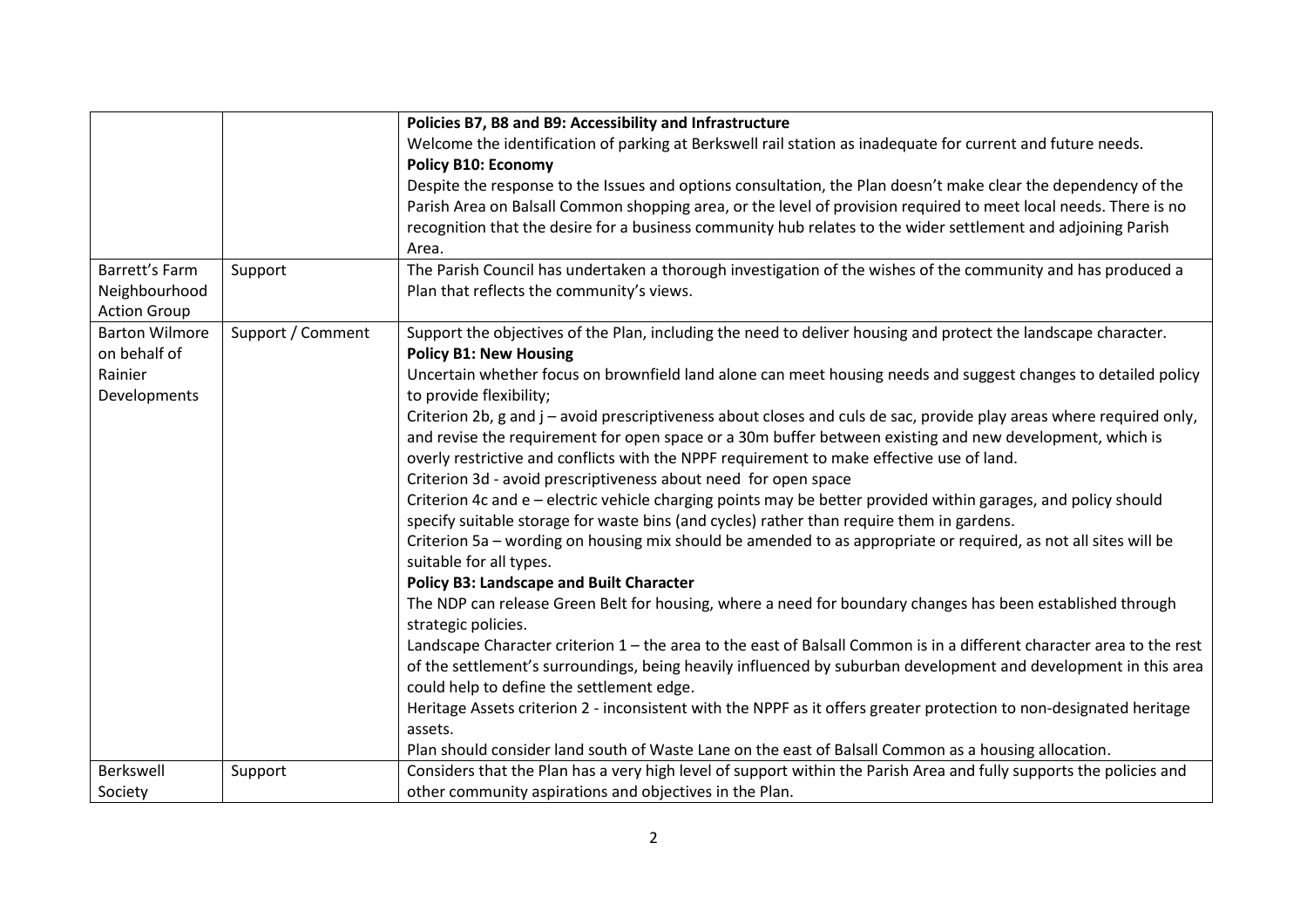| <b>B</b> Jones      | Object  | Policy B4: Local Green Spaces - Site 1 Recreation Ground, Meeting House Lane                                            |
|---------------------|---------|-------------------------------------------------------------------------------------------------------------------------|
|                     |         | The land is clearly not public recreation land, although the Church has allowed its use for activities such as football |
|                     |         | from time to time and for a dog walking area. A fence has been erected recently in view of the Parish Council's         |
|                     |         | insistence in including this land as a green space. The Church has put forward a proposal for assisted living           |
|                     |         | accommodation and recognises that it will only be developed if there are no brownfield sites available. The field       |
|                     |         | does not qualify as a special area, worthy of classification as a green space.                                          |
| <b>Burton Green</b> | Comment | Welcomes the objective to improve vehicular traffic flows throughout the Parish Area, and notes that the junction       |
| Parish Council      |         | between Waste Lane and Hodgetts Lane is highlighted by a red spot on the accompanying map. However, there is            |
|                     |         | no mention of this junction in the supporting text. (NB. Refers to Map 6 on page 56, and red spot represents the        |
|                     |         | location of a housing allocation in the Solihull Draft Local Plan)                                                      |
| C J Ellis           | Object  | Policy B4: Local Green Spaces - Site 1 Recreation Ground, Meeting House Lane                                            |
|                     |         | Parish Council has no right to determine how land owned by Catholic Church should be used. The land has never           |
|                     |         | been public recreation land, and there are ample recreational areas around Balsall Common for informal walking          |
|                     |         | and dog exercising                                                                                                      |
| C Burleigh          | Object  | Policy B4: Local Green Spaces - Site 1 Recreation Ground, Meeting House Lane                                            |
|                     |         | The land is clearly not public recreation land, although the Church has allowed its use in the past for activities such |
|                     |         | as football, and for a dog walking area. Recreational space should be provided as part of the adjacent proposed         |
|                     |         | housing development. The NDP is the work of interested parties, and the proposed designation makes false                |
|                     |         | representation of the nature and usage of this private land                                                             |
| C McSorley          | Object  | Policy B4: Local Green Spaces - Site 1 Recreation Ground, Meeting House Lane                                            |
|                     |         | The field is owned and used by the Church for many years, although the Church has allowed its use for activities        |
|                     |         | such sport and for walking. It has also been used to exercise dogs. The Church has put forward a proposal for           |
|                     |         | assisted living accommodation to meet people's needs, and the Church's proposal is supported.                           |
| The Coal            | Comment | No comments to make on the NP.                                                                                          |
| Authority           |         |                                                                                                                         |
| D and M Green       | Object  | Policy B4: Local Green Spaces - Site 1 Recreation Ground, Meeting House Lane                                            |
|                     |         | This is an attempt to derail the draft housing allocation in the emerging Solihull Local Plan Review, proposed          |
|                     |         | following detailed assessment. The field does not meet the required criteria for local green space, is not public       |
|                     |         | recreation land, and is not demonstrably special. The Church has allowed its use for activities such as football in     |
|                     |         | the past, and for a dog walking area and occasional community events.                                                   |
| E Clarke            | Object  | Policy B4: Local Green Spaces - Site 1 Recreation Ground, Meeting House Lane                                            |
|                     |         | The Plan fails to demonstrate that this land meets the requirements for local green space. There is little evidence     |
|                     |         | to support the claim that it has high recreational value, as it is used mainly for dog walking, which has no particular |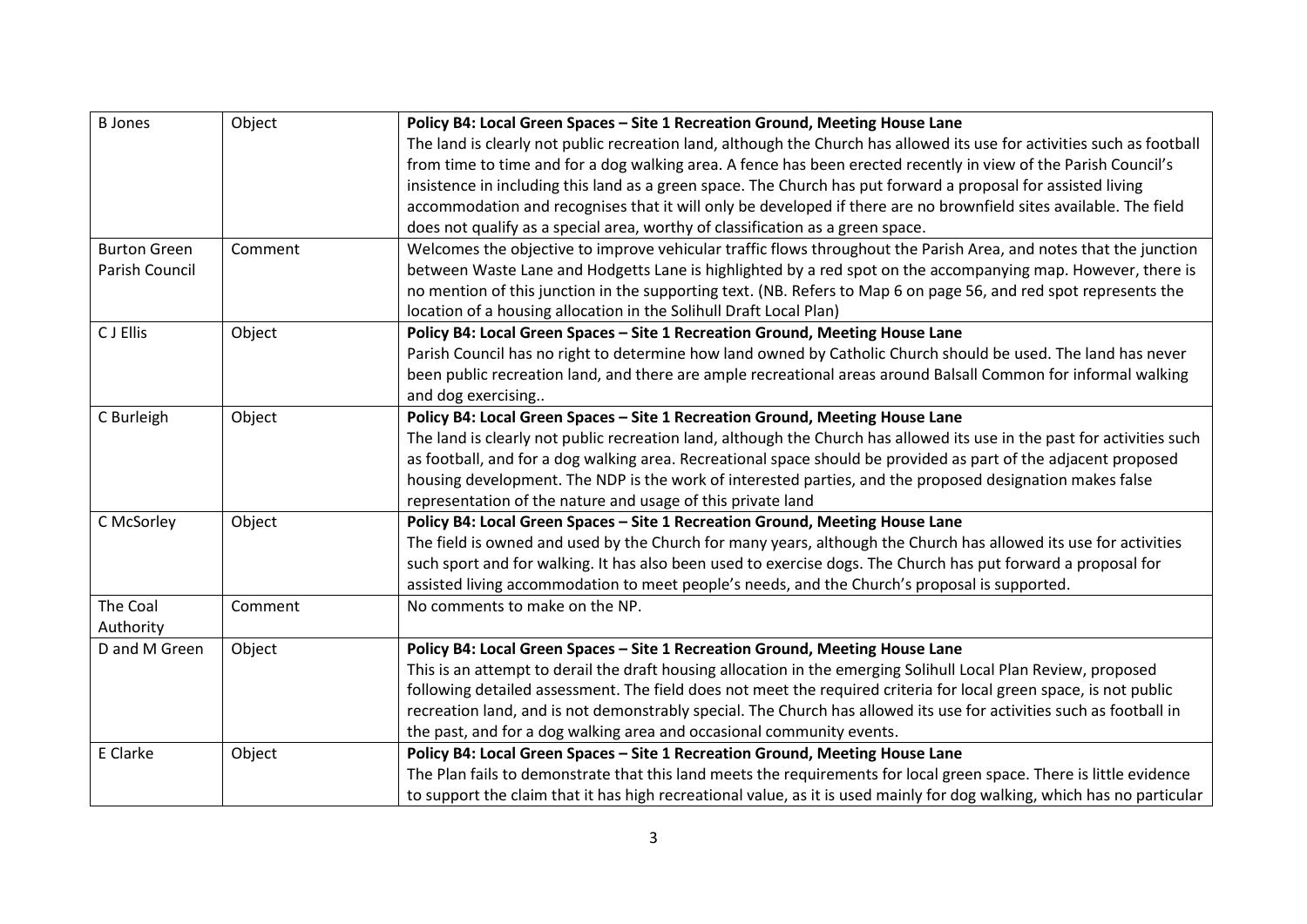|              |         | significance, and the public right of way is protected anyway. It is not demonstrably special as it does not meet the |
|--------------|---------|-----------------------------------------------------------------------------------------------------------------------|
|              |         | guidelines to be considered for its tranquil nature and is only identified in the Ecological Report as of medium      |
|              |         | value. The Church has put forward a proposal for assisted living accommodation, for which it is ideally situated,     |
|              |         | being close to shops and other facilities, and which would meet a growing need, and the Church's proposal is          |
|              |         | supported.                                                                                                            |
| E Timperley- | Comment | Policy B4: Local Green Spaces - Site 1 Recreation Ground, Meeting House Lane                                          |
| Preece       |         | Would prefer to see site purchased by SMBC for use as recreation ground/park for the community. Supports the          |
|              |         | aim of the Church to create residential/assisted living in order to provide suitable homes and care for older         |
|              |         | residents within the village, but would be concerned about the impact of such a use on this site on traffic levels    |
|              |         | and speeds in Meeting House Lane. If development is proposed, there should be appropriate access and the              |
|              |         | careful management of speed and traffic on surrounding roads, before it is undertaken.                                |
| E Selby and  | Object  | Policy B4: Local Green Spaces - Site 1 Recreation Ground, Meeting House Lane                                          |
| family       |         | Parish Council has no right to determine how land owned by Catholic Church should be used. The land has never         |
|              |         | been public recreation land, although in the past there was a children's playground, the site is mainly used for      |
|              |         |                                                                                                                       |
|              |         | informal dog exercising. There is a growing need for residential and assisted living accommodation and the Church     |
|              |         | has indicated a wish to use the land for this purpose, which would be far more productive than dog walking.           |
| Environment  | Comment | Recommends inclusion of policies to safeguard land at risk of flooding from allocated sites or future windfalls,      |
|              |         |                                                                                                                       |
| Agency       |         | identifying necessary mitigation measures taking account of climate change.                                           |
|              |         | NDP should identify River Blythe as a major feature and consider other watercourses such as the ordinary              |
|              |         | watercourse running SW to NW across the Parish Area.                                                                  |
|              |         | Policy should ensure that development creates space for water and contributes to blue and green infrastructure,       |
|              |         | that flood risk associated with any allocated sites and opportunities to reduce flood risk elsewhere are identified,  |
|              |         | that there is an 8 metre set back from watercourses, that all SuDs features are located outside 1 in 100 year plus    |
|              |         | climate change flood extent, and that culverted watercourses are opened up and unnecessary obstructions               |
|              |         | removed.                                                                                                              |
|              |         | Recommends policy requiring contributions to the flood risk management scheme proposed in the Upper                   |
|              |         | Brookstray catchment from development in NE of Plan Area.                                                             |
|              |         | Take account of recorded landfill sites, including Meriden Quarry and Lavender Hall Farm and ensure preliminary       |
|              |         | risk assessments are undertaken for any brownfield sites likely to be contaminated so that development can be         |
|              |         | safely managed.                                                                                                       |
|              |         | <b>Policy B1: New Housing</b>                                                                                         |
|              |         | Criterion 3a - where features cannot be retained, require suitable mitigation planting with native and local          |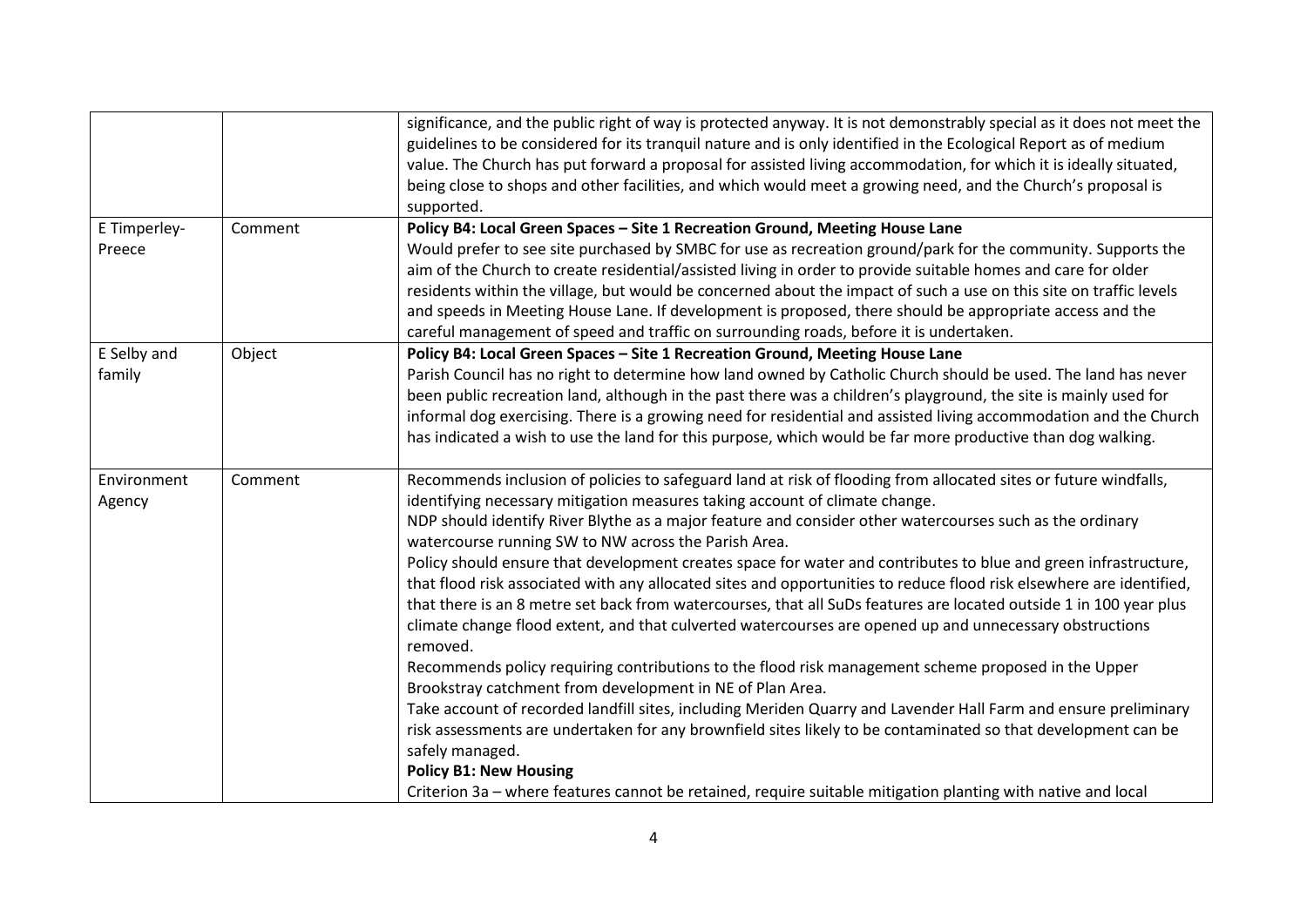|                         |                  | provenance sourced species and hedgerow restoration.                                                               |
|-------------------------|------------------|--------------------------------------------------------------------------------------------------------------------|
|                         |                  | Criterion 3c - strengthen to ensure all development takes place in areas of flood zone 1, or follows sequential    |
|                         |                  | approach, that greenfield development sites do not exceed greenfield surface water run off rate, and brownfield    |
|                         |                  | deliver a substantial reduction in existing run off rate and reduce where possible to equivalent greenfield rate.  |
|                         |                  | New criterion 3e - to identify sites and incorporate features such as natural flood management to slow flood       |
|                         |                  | water.                                                                                                             |
|                         |                  | Criterion 6b - add for example hedgehog garden highways, restoration of hedgerows and river and stream habitat,    |
|                         |                  | restriction of any lighting of pathways to minimise impact of biodiversity, and removal of invasive species.       |
|                         |                  | Policy B3: Landscape and Built Character - Landscape Character                                                     |
|                         |                  | Criterion 2 - add mitigation measures to ensure net gain for biodiversity.                                         |
|                         |                  | Criterion 3 - landscape habitat management plan defining whom is responsible for achieving it.                     |
|                         |                  | <b>Policy B7: Car Parking Facilities at Berkswell Station</b>                                                      |
|                         |                  | Development proposals should avoid area outside flood zone 1 and area in flood zone 3 particularly. Add            |
|                         |                  | reference to using native local provenance sourced features and incorporating SuDs features.                       |
| <b>Historic England</b> | Support          | Supportive of both the content of the document and the vision and objectives set out in it. Note that the Plan     |
|                         |                  | evidence base is well informed by reference to the Warwickshire Historic Environment Record and includes an        |
|                         |                  | historic landscape analysis.                                                                                       |
|                         |                  | The emphasis on the conservation of local distinctiveness through good design and the protection of heritage       |
|                         |                  | assets, archaeological remains, local green space and important views, along with landscape character through the  |
|                         |                  | retention of the "Meriden Gap" is to be applauded.                                                                 |
|                         |                  | The plan reads overall as a well written, well-considered and fit for purpose document. Consider that an           |
|                         |                  | exemplary approach is taken to the historic environment of the Parish and that the Plan constitutes a very good    |
|                         |                  | example of community led planning.                                                                                 |
| I & F Lester            | Comment / Object | Policy B4: Local Green Spaces - Site 1 Recreation Ground, Meeting House Lane                                       |
|                         |                  | Site has not been used for many years for recreation, and its use by some for dog exercising does not mean that it |
|                         |                  | is not private land. Support the proposal by the Church for provision of sheltered/assisted living accommodation   |
|                         |                  | due to increasing need, quiet but central location, and priority over dog walking.                                 |
| I Clarke                | Comment / Object | Policy B4: Local Green Spaces - Site 1 Recreation Ground, Meeting House Lane                                       |
|                         |                  | Land belongs to Church and is not common land, green space or a recreation ground. It is used for dog walking,     |
|                         |                  | and has on occasion been used for community activities. Support the proposal by the Church for provision of        |
|                         |                  | residential/assisted living accommodation due to increasing need and priority over dog walking.                    |
| <b>Gibbons</b>          | Comment / Object | Policy B4: Local Green Spaces - Site 1 Recreation Ground, Meeting House Lane                                       |
|                         |                  | Land is only used for dog walking. Support the proposal by the Church for provision of residential/assisted        |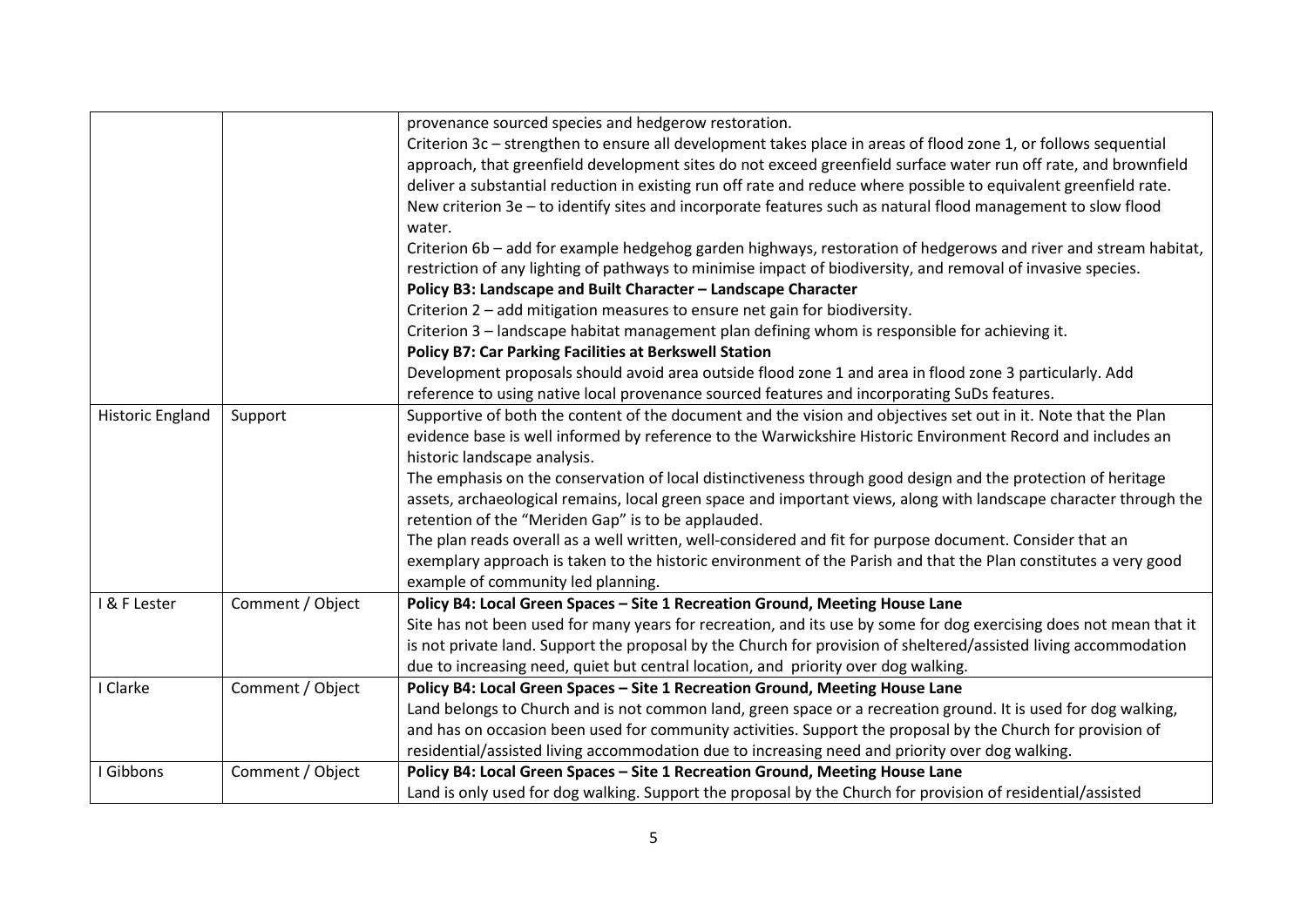|               |                  | accommodation.                                                                                                       |
|---------------|------------------|----------------------------------------------------------------------------------------------------------------------|
| J Cairns      | Support          | Impressed with aims and concerns of the NDP, which would be of long term benefit to the Parish.                      |
|               |                  | <b>Policy B4: Local Green Spaces</b>                                                                                 |
|               |                  | Support provision of green spaces, green belt and rural character.                                                   |
|               |                  | <b>Policy B8: Car Parking and Cycle Storage</b>                                                                      |
|               |                  | Support approach to off-street car parking for new housing which is innovative and recognises car commuting          |
|               |                  | nature of settlement.                                                                                                |
| WB and JA     | Comment / Object | Policy B4: Local Green Spaces - Site 1 Recreation Ground, Meeting House Lane                                         |
| Gibbs         |                  | Land is privately owned by the Church and has not been used as recreation land for years, despite occasional         |
|               |                  | activities. Land originally intended for a school, but needs have changed and support proposal for                   |
|               |                  | residential/assisted living accommodation, as greater priority than for dog walking.                                 |
| K Driffield   | Comment / Object | Policy B4: Local Green Spaces - Site 1 Recreation Ground, Meeting House Lane                                         |
|               |                  | Whilst Church and youth group activities have been held on the land, it is not really suitable for recreation, other |
|               |                  | than dog walking. Support the proposal by the Church for provision of residential/assisted living accommodation      |
|               |                  | due to increasing need.                                                                                              |
| K Jones       | Comment / Object | Policy B4: Local Green Spaces - Site 1 Recreation Ground, Meeting House Lane                                         |
|               |                  | Land is privately owned by the Church and the Parish Council declined an opportunity to purchase it many years       |
|               |                  | ago. It has not been used as recreation land for years, despite historic use for playground and playing pitch.       |
|               |                  | Alternatively recreational facilities at the Lant Trust ground and in Lavender Hall Park ar a short walk away.       |
|               |                  | Support the proposal by the Church which would cause minimal disruption, and provide much needed assisted            |
|               |                  | living accommodation.                                                                                                |
| M Peat        | Comment / Object | Policy B4: Local Green Spaces - Site 1 Recreation Ground, Meeting House Lane                                         |
|               |                  | Support the proposal by the Church for much needed sheltered/assisted living accommodation in a suitable             |
|               |                  | location. Land is private and has never been a recreational ground, despite occasional use in the past, and the      |
|               |                  | public right of way will be maintained.                                                                              |
| M Burleigh    | Comment / Object | Policy B4: Local Green Spaces - Site 1 Recreation Ground, Meeting House Lane                                         |
|               |                  | Land is privately owned by the Church and any occasional goodwill use was discontinued years ago. Land always        |
|               |                  | intended to be used for some type of development, for the benefit of residents and Church attendees. Using the       |
|               |                  | land for open space may enable an adjoining developer to evade responsibility for provision, and demonstrate bias    |
|               |                  | on behalf of the Parish Council.                                                                                     |
| M Fairbrother | Comment / Object | Policy B4: Local Green Spaces - Site 1 Recreation Ground, Meeting House Lane                                         |
|               |                  | Land is privately owned by the Church and whilst it has been used for a local football team and for other            |
|               |                  | occasional activities, there was never an intention to re-designate the land as recreational. Support the proposal   |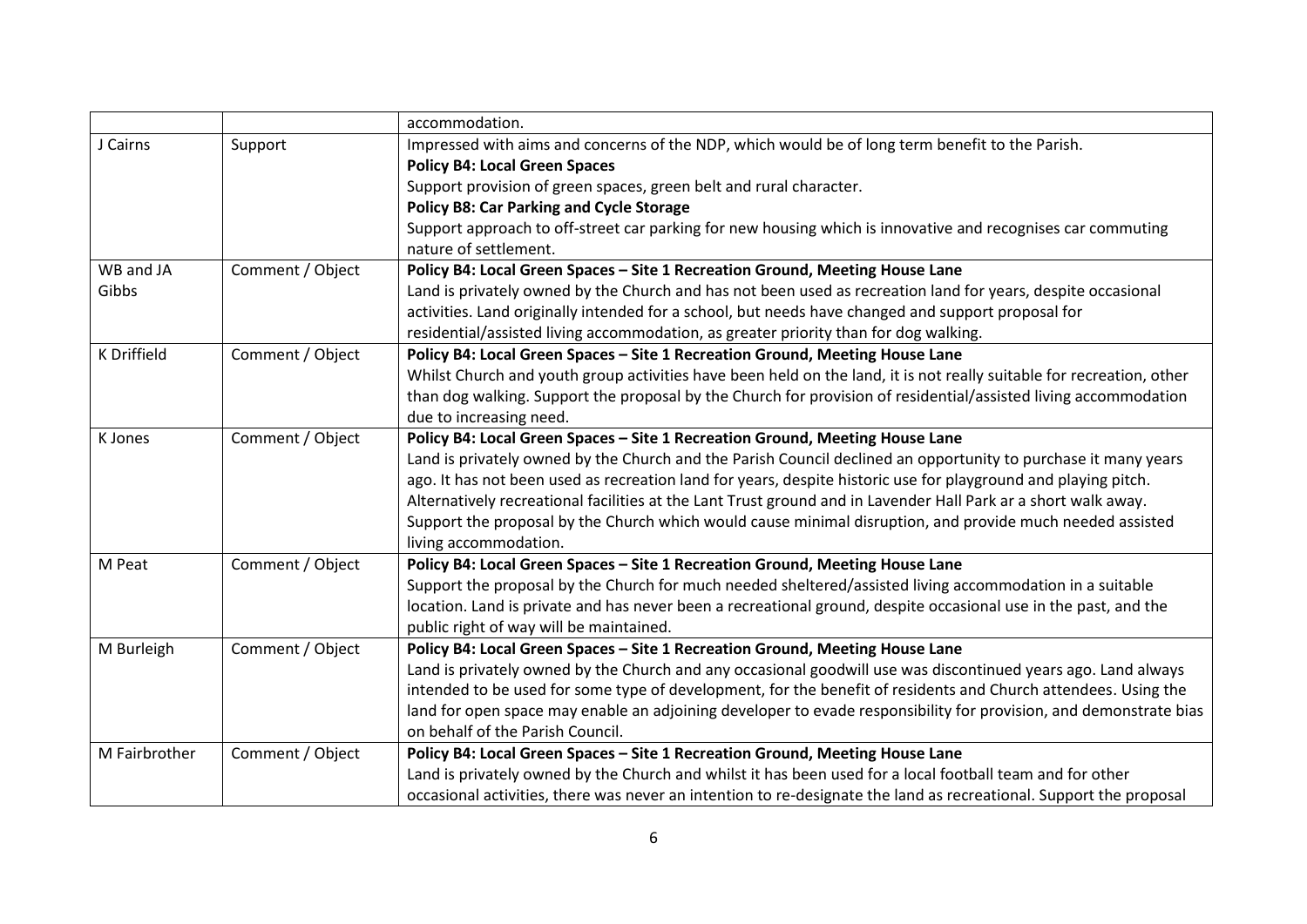|                                                                     |                   | by the Church for much needed sheltered/assisted living accommodation, which will serve community better than<br>maintaining dog walking or market housing.                                                                                                                                                                                                                                                                       |
|---------------------------------------------------------------------|-------------------|-----------------------------------------------------------------------------------------------------------------------------------------------------------------------------------------------------------------------------------------------------------------------------------------------------------------------------------------------------------------------------------------------------------------------------------|
| <b>Natural England</b>                                              | Comment           | No specific comments on the draft NDP, although provides general guidance on information sources, issues and<br>ways to improve the natural environment.                                                                                                                                                                                                                                                                          |
| <b>Network Rail</b>                                                 | Comment           | No specific comments, but highlights need for transport assessments and notification to Network Rail for certain<br>developments.                                                                                                                                                                                                                                                                                                 |
| N Driffield                                                         | Comment / Object  | Policy B4: Local Green Spaces - Site 1 Recreation Ground, Meeting House Lane<br>Land is unusable for recreation, due to impact of dog walkers and has not been used for years, is poorly drained,<br>and its future use is a matter for the Church not the Parish Council.                                                                                                                                                        |
| P Martin                                                            | Comment / Object  | Policy B4: Local Green Spaces - Site 1 Recreation Ground, Meeting House Lane<br>Land is privately owned by the Church and its use on an occasional basis may have given the impression it was<br>recreation land. There is now an opportunity for development, as part of housing development for much needed<br>accommodation for older persons, on land that is of little value. There are other areas of open space available. |
| <b>Richard Brown</b><br>on behalf of<br>Colchurch<br>Properties Ltd | Support / Comment | Support vision and objectives of NDP.<br><b>Policy B1: New Housing</b><br>Support the criteria in the policy and confirms that the emerging masterplan for Draft Local Plan Site 1, which is<br>within Berkswell Parish, has sought to address relevant parts.                                                                                                                                                                    |
| R Murtagh                                                           | Comment / Object  | Policy B4: Local Green Spaces - Site 1 Recreation Ground, Meeting House Lane<br>Land is privately owned by the Church and retaining its use will not create the impression of green space. Support<br>proposal for much needed residential/assisted living accommodation on the site.                                                                                                                                             |
| RPS on behalf of<br><b>Barwood Land</b>                             | Comment / Object  | Plan period should reflect that of the emerging Solihull Local Plan, but it is likely that the latter will need to run to<br>2035 at the earliest. The NDP should include specific dates for monitoring and triggers to ensure that it is reviewed<br>within a defined timeframe.<br><b>Vision</b>                                                                                                                                |
|                                                                     |                   | Unclear what is meant by protecting the rural environment, which should not prevent non-rural development, and<br>should recognise that the Solihull Local Plan Review may seek to make additional housing allocations within the<br>Green Belt in the area.<br><b>Policy B1: New Housing</b>                                                                                                                                     |
|                                                                     |                   | <b>Brownfield Sites</b><br>Principle that brownfield sites should come forward before greenfield goes beyond NPPF, which encourages re-<br>use of brownfield land, and first consideration of brownfield land where Green Belt release is necessary. Wording<br>should be consistent with NPPF by stating that brownfield land or land well served by public transport should be                                                  |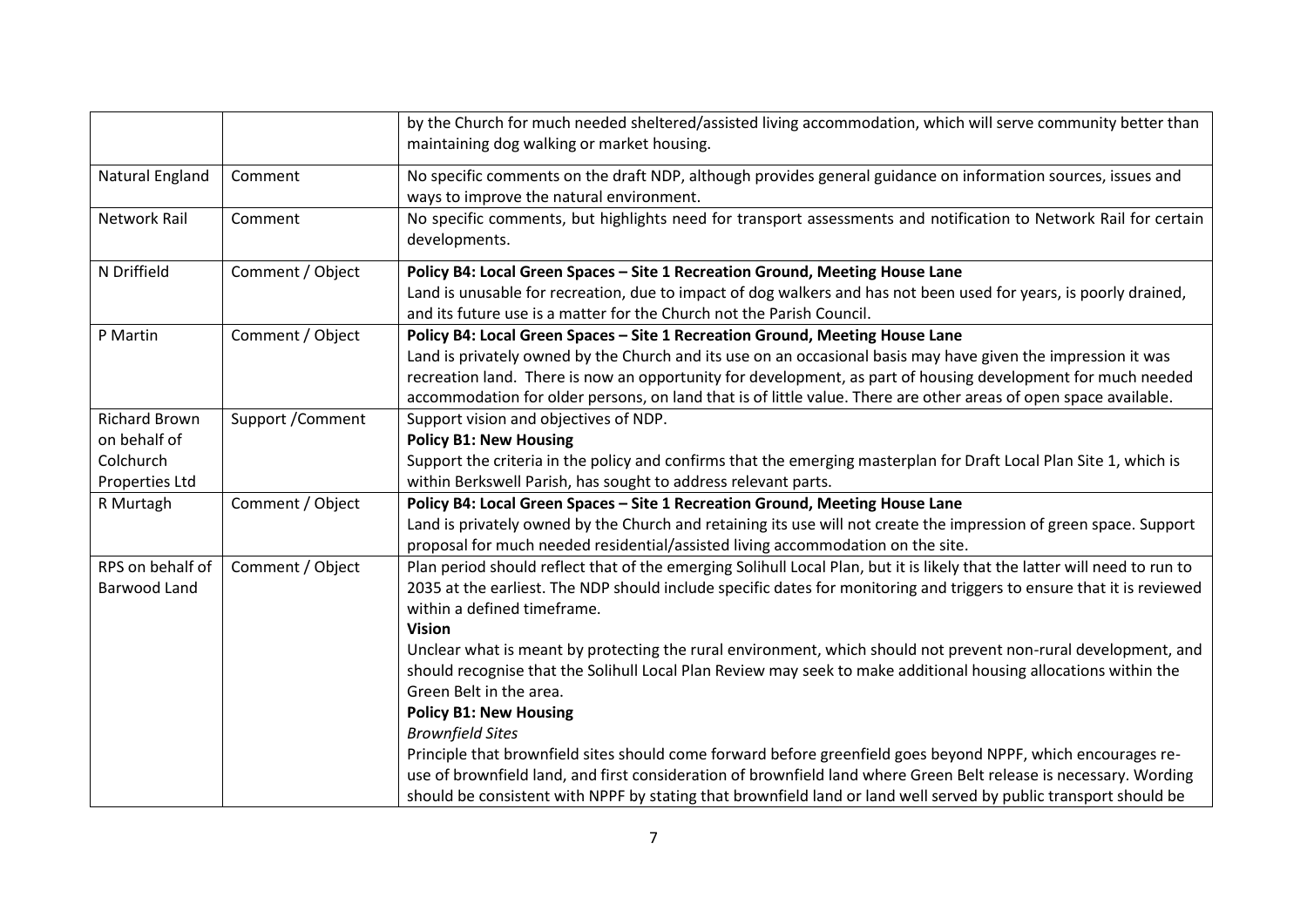|                |        | encouraged and given first consideration, and this should be reflected in paragraph 7.2.                               |
|----------------|--------|------------------------------------------------------------------------------------------------------------------------|
|                |        | Layouts and Accessibility                                                                                              |
|                |        | Criteria b and c are too restrictive and could lead to poorer design and cohesiveness on sites. Criterion j could      |
|                |        | create difficulties of social integration and delivery of meaningful open space. The requirement in criterion k that   |
|                |        | development should incorporate principles of secured by design should be deleted as there is no evidence of a          |
|                |        | particular issue with crime. These criteria should be replaced by; Proposals should be supported by information        |
|                |        | explaining how the design and layout will facilitate social cohesion and community safety and security.                |
|                |        | Landscaping and Drainage                                                                                               |
|                |        | Criterion a should be amended to recognise that not all mature trees and hedgerows are worthy of retention and         |
|                |        | to require production of site specific tree surveys.                                                                   |
|                |        | Paragraph 6.1 and Appendix A                                                                                           |
|                |        | The proposed strategic sites referred to and shown in the appendix should be removed, and a statement included         |
|                |        | that the NDP is not making any housing allocations.                                                                    |
|                |        | <b>Policy B3: Landscape and Built Character</b>                                                                        |
|                |        | Landscape Character                                                                                                    |
|                |        | Criteria 2 seeks to apply blanket protection to heritage assets, but policy should reflect the different status of the |
|                |        | features listed,                                                                                                       |
|                |        | <b>Heritage Assets</b>                                                                                                 |
|                |        | Criteria 2 should be amended to remove the reference to 'great' weight and only apply this to the conservation of      |
|                |        | a designated heritage asset.                                                                                           |
|                |        | <b>Policy B8: Car Parking and Cycle Storage</b>                                                                        |
|                |        | Requirement for 4/5 parking spaces for 4 and 5 bedroom houses is not justified, is inconsistent with current local     |
|                |        | parking standards, and no evidence justifies a departure from those standards.                                         |
|                |        | <b>Appendix 2</b>                                                                                                      |
|                |        | Definition of affordable housing should be replaced with the definition in the NPPF 2018.                              |
| Reverend       | Object | Policy B4: Local Green Spaces - Site 1 Recreation Ground, Meeting House Lane                                           |
| O'Connor on    |        | Requests removal of policy seeking to designate land as a Local Green Space, as the land does not pass the tests       |
| behalf of the  |        | for designation in NPPF:                                                                                               |
| Archdiocese of |        | No evidence has been provided to suggest that the site is demonstrably special because of its beauty or<br>$\bullet$   |
| Birmingham     |        | historic significance.                                                                                                 |
|                |        | Heavy reliance is made by the Parish Council on the recreational value of the site. Whilst the Church has had          |
|                |        | no reason to safeguard the property by withholding access in the past, the potential designation has resulted          |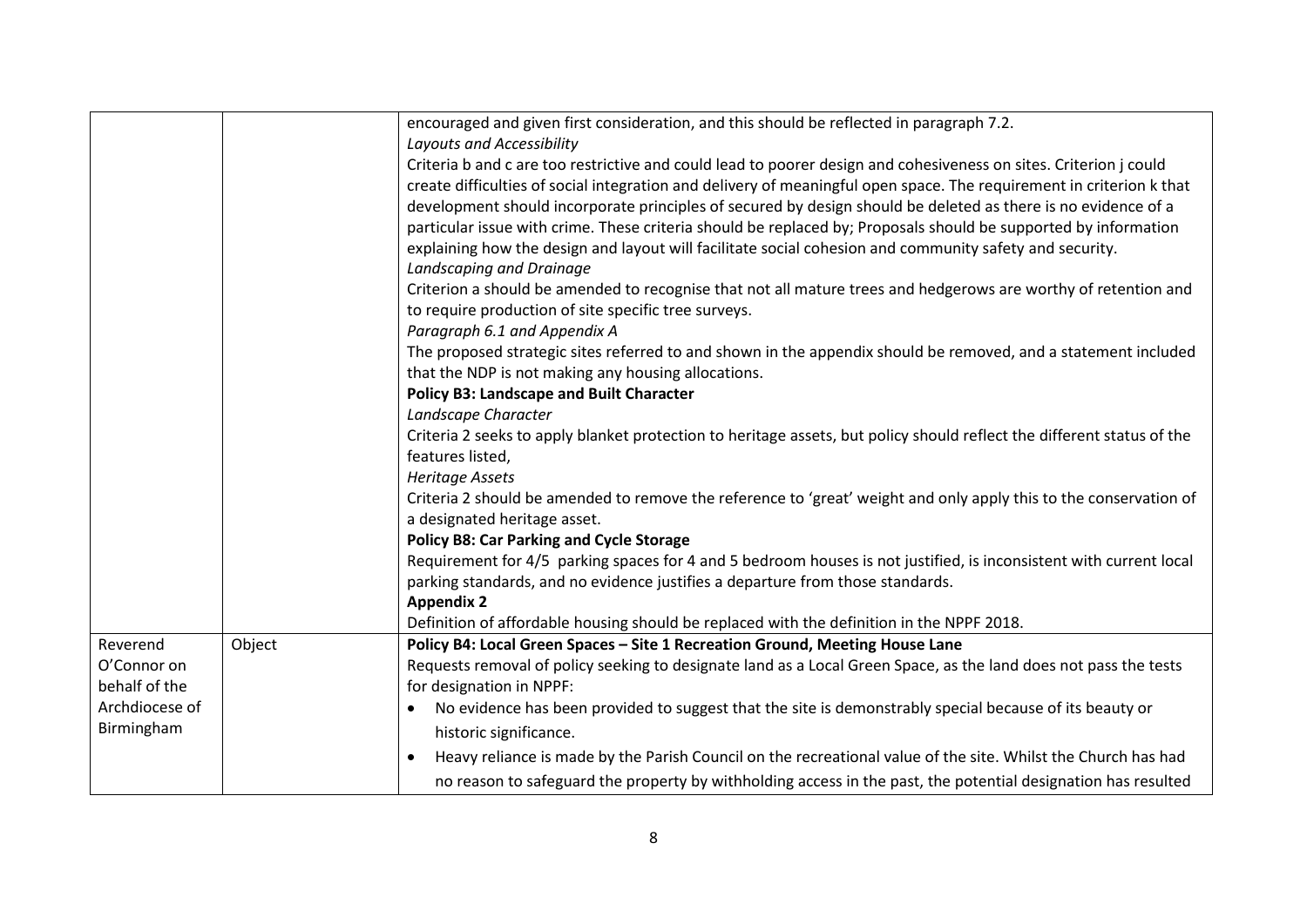|                        |                    | in the Church reconsidering, and the site is no longer publically accessible, aside from the public footpath link,                                                                                   |
|------------------------|--------------------|------------------------------------------------------------------------------------------------------------------------------------------------------------------------------------------------------|
|                        |                    | and has no recreational value.                                                                                                                                                                       |
|                        |                    | No evidence has been provided to support the claim of tranquillity, which by its very nature is a rural concept.<br>$\bullet$                                                                        |
|                        |                    | The site is described in the ecological evidence as having medium distinctiveness, which is insufficient to<br>$\bullet$                                                                             |
|                        |                    | justify designation, whilst sites with greater wildlife value have not been proposed for designation. The Parish                                                                                     |
|                        |                    | Council has indicated that these were not considered due to Green Belt status, but the Church land is also in                                                                                        |
|                        |                    | the Green Belt.                                                                                                                                                                                      |
|                        |                    | The site is part of a strategic allocation in the Draft Local Plan, which is supported with the site available for                                                                                   |
|                        |                    | delivery.                                                                                                                                                                                            |
| S Noonan               | Comment / Object   | Policy B4: Local Green Spaces - Site 1 Recreation Ground, Meeting House Lane                                                                                                                         |
|                        |                    | Land is privately owned and not a dog walking or local recreational area, and there are ample recreational                                                                                           |
|                        |                    | facilities. Support the proposal by the Church for much needed assisted living accommodation                                                                                                         |
| Solihull               | Support / Object / | <b>Policy B1: New Housing</b>                                                                                                                                                                        |
| Metropolitan           | Comment            | Criterion 2e - a requirement for grass verges may inhibit more efficient use of land. It may be preferable to focus                                                                                  |
| <b>Borough Council</b> |                    | on strategic green space provision within development contributing to wider green infrastructure, rather than                                                                                        |
|                        |                    | seeking verges on all longer roads.                                                                                                                                                                  |
|                        |                    | Criterion 2j - should apply specifically to new allocations on the edge of Balsall Common, rather than infill                                                                                        |
|                        |                    | development, where it would impact on density and efficient use of land.                                                                                                                             |
|                        |                    | Criterion 3c - would be improved by inserting 'limit surface water discharges to the greenfield Qbar rate. The use                                                                                   |
|                        |                    | of Sustainable Drainage Systems (SuDS) and permeable surfaces is essential, unless demonstrated that they are                                                                                        |
|                        |                    | inappropriate' at the end of the second sentence.                                                                                                                                                    |
|                        |                    | Criterion 3d - Policy could be more positive in promoting hedgerow planting, as part of wider strategic green space<br>and green infrastructure within developments, as well as within buffer zones. |
|                        |                    | Criterion 4a - development incorporating 3 or more storeys will depend on the context and may not be                                                                                                 |
|                        |                    | inappropriate in accessible locations close to rail stations for example, and may contribute to urban design. Taller                                                                                 |
|                        |                    | buildings may also help towards higher density development, thereby minimising pressure on land take.                                                                                                |
|                        |                    | Criterion 6 - could be improved by a reference to achieving biodiversity gain from new development, given its                                                                                        |
|                        |                    | inclusion in the latest NPPF, DEFRA's 25 year Environment Plan, and the Government consultation on Net Gain.                                                                                         |
|                        |                    | <b>Policy B3: Landscape and Built Character</b>                                                                                                                                                      |
|                        |                    | Built Character - could be enhanced by including a clause relating to traditional boundary treatments, encouraging                                                                                   |
|                        |                    | hedgerows in particular, and low brick walls or other treatment appropriate to the existing character.                                                                                               |
|                        |                    | Policy B4: Local Green Spaces - Site 1 Recreation Ground, Meeting House Lane                                                                                                                         |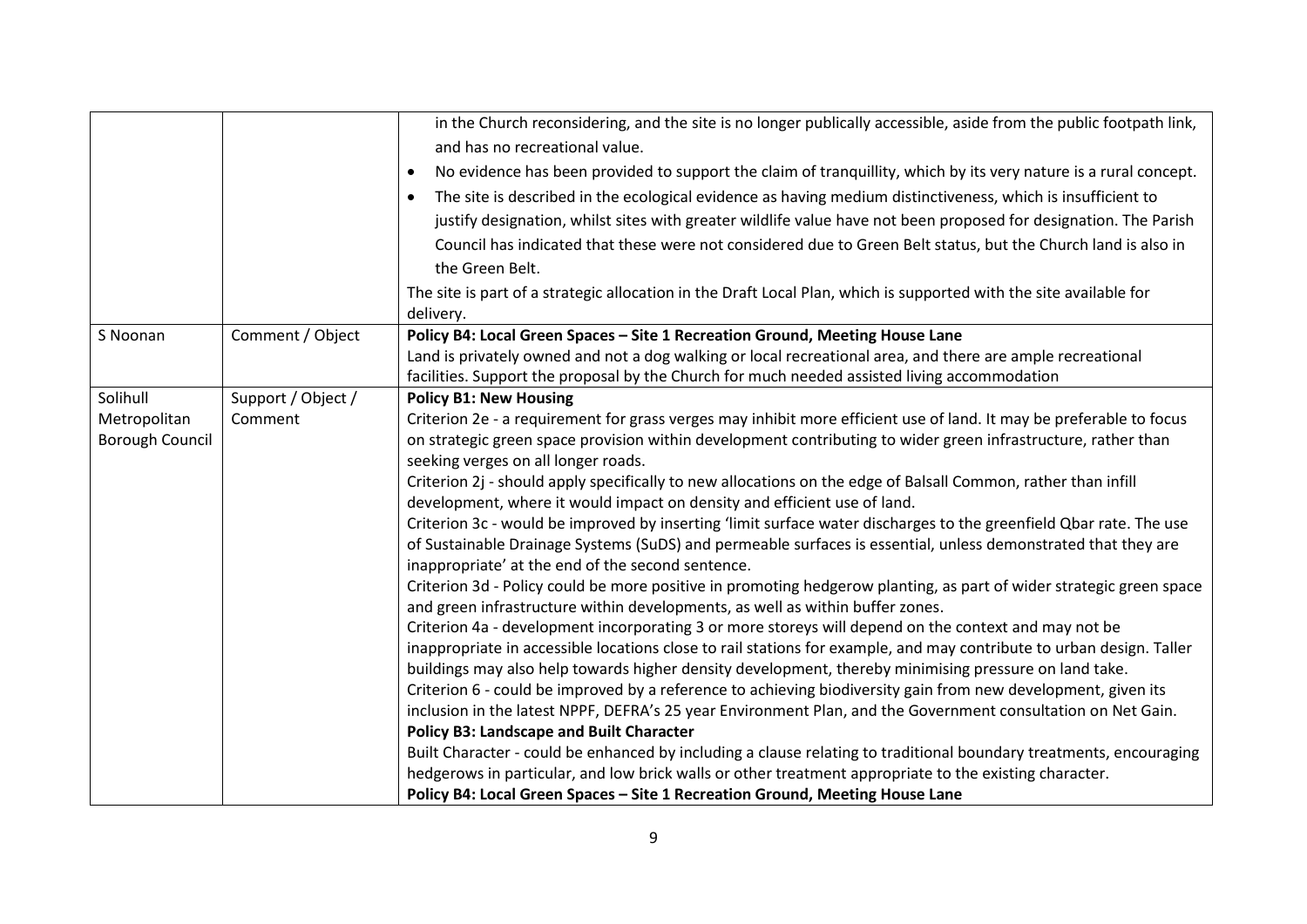|                                                             |         | This land is included within the indicative area of Draft Local Plan Housing Site 1, and it is understood that the<br>Church is seeking its development for housing. The Draft Local Plan is at an early stage and carries relatively little<br>weight. It also makes clear that the boundaries of the indicative site are not fixed and will be subject to further<br>work on master planning to take account of constraints, accommodate different land uses including green<br>infrastructure and identify clear and logical green belt boundaries. The master planning process provides an<br>opportunity for a comprehensive settlement between all the landowners involved, including the Church, to ensure<br>that any landowner whose land is identified for open space is not disadvantaged. Therefore, the retention of this<br>land as a Local Green Space would not be inconsistent with the master planning of Site 1.<br>The land was not identified as a playing pitch, whether current or disused, in the Playing Pitch Assessment 2017,<br>although this may be due to lack of information to support its inclusion. However, it is clearly used for informal<br>recreation, and retaining a link through the site to the strategic green space to the north-east will be important to<br>enhance connectivity.<br><b>Policy B8: Car Parking and Cycle Storage</b><br>The off-street parking standard may be excessive and work against the provision of higher densities. It potentially<br>conflicts with the NPPF, which advises that local standards should only be imposed where there is clear and<br>compelling justification that they are necessary to manage the local road network. Indeed the standard may be<br>unnecessary given the criteria expressed earlier in the policy. A similar policy introducing a local parking standard<br>for Knowle, Dorridge and Bentley Heath was recommended for deletion by the Neighbourhood Plan Inspector<br>recently as more onerous than the Local Plan policy and guidance in the Vehicle Parking Standards and Green<br>Travel Plans Supplementary Planning Document, and lacking in justification. The evidence suggests that there may<br>be merit in a more stringent parking standard for Berkswell Parish. However, this should be part of a wider range<br>of measures seeking to reduce on-street parking, including the promotion of car sharing.<br><b>Policy B10: Supporting Local Businesses</b><br>The policy presents an opportunity to encourage appropriate diversification/expansion of the local economy. This<br>could be assisted by including specific reference to conversions or re-use for appropriate tourism facilities and<br>possibly farm shops, as well as small scale businesses. Supporting homeworking and growth in businesses would<br>also be aided by suitable investment in communication technologies, including broadband and mobile phone<br>services. The latter is included in the Submission draft NDP explanatory text at paragraph 11.4, but inclusion in the<br>policy would give it added weight. |
|-------------------------------------------------------------|---------|---------------------------------------------------------------------------------------------------------------------------------------------------------------------------------------------------------------------------------------------------------------------------------------------------------------------------------------------------------------------------------------------------------------------------------------------------------------------------------------------------------------------------------------------------------------------------------------------------------------------------------------------------------------------------------------------------------------------------------------------------------------------------------------------------------------------------------------------------------------------------------------------------------------------------------------------------------------------------------------------------------------------------------------------------------------------------------------------------------------------------------------------------------------------------------------------------------------------------------------------------------------------------------------------------------------------------------------------------------------------------------------------------------------------------------------------------------------------------------------------------------------------------------------------------------------------------------------------------------------------------------------------------------------------------------------------------------------------------------------------------------------------------------------------------------------------------------------------------------------------------------------------------------------------------------------------------------------------------------------------------------------------------------------------------------------------------------------------------------------------------------------------------------------------------------------------------------------------------------------------------------------------------------------------------------------------------------------------------------------------------------------------------------------------------------------------------------------------------------------------------------------------------------------------------------------------------------------------------------------------------------------------------------------------------------------------------------------------------------------------------------------------------------------------------------------------------------------------------------------------------------------------------------------------------------------------------------------------------------------------------------------------------------------------------------------------------------------------------------------------------|
| Tyler Parkes on<br>behalf of West<br><b>Midlands Police</b> | Support | Supports the additional wording within the NDP recognising the importance of supporting safe and secure<br>environments, specifically in paragraph 5.15, Objectives 3 and 12, Policy B1 2k, Policy B3 Heritage Assets 5,<br>paragraph 10.28 and Appendix 5.                                                                                                                                                                                                                                                                                                                                                                                                                                                                                                                                                                                                                                                                                                                                                                                                                                                                                                                                                                                                                                                                                                                                                                                                                                                                                                                                                                                                                                                                                                                                                                                                                                                                                                                                                                                                                                                                                                                                                                                                                                                                                                                                                                                                                                                                                                                                                                                                                                                                                                                                                                                                                                                                                                                                                                                                                                                               |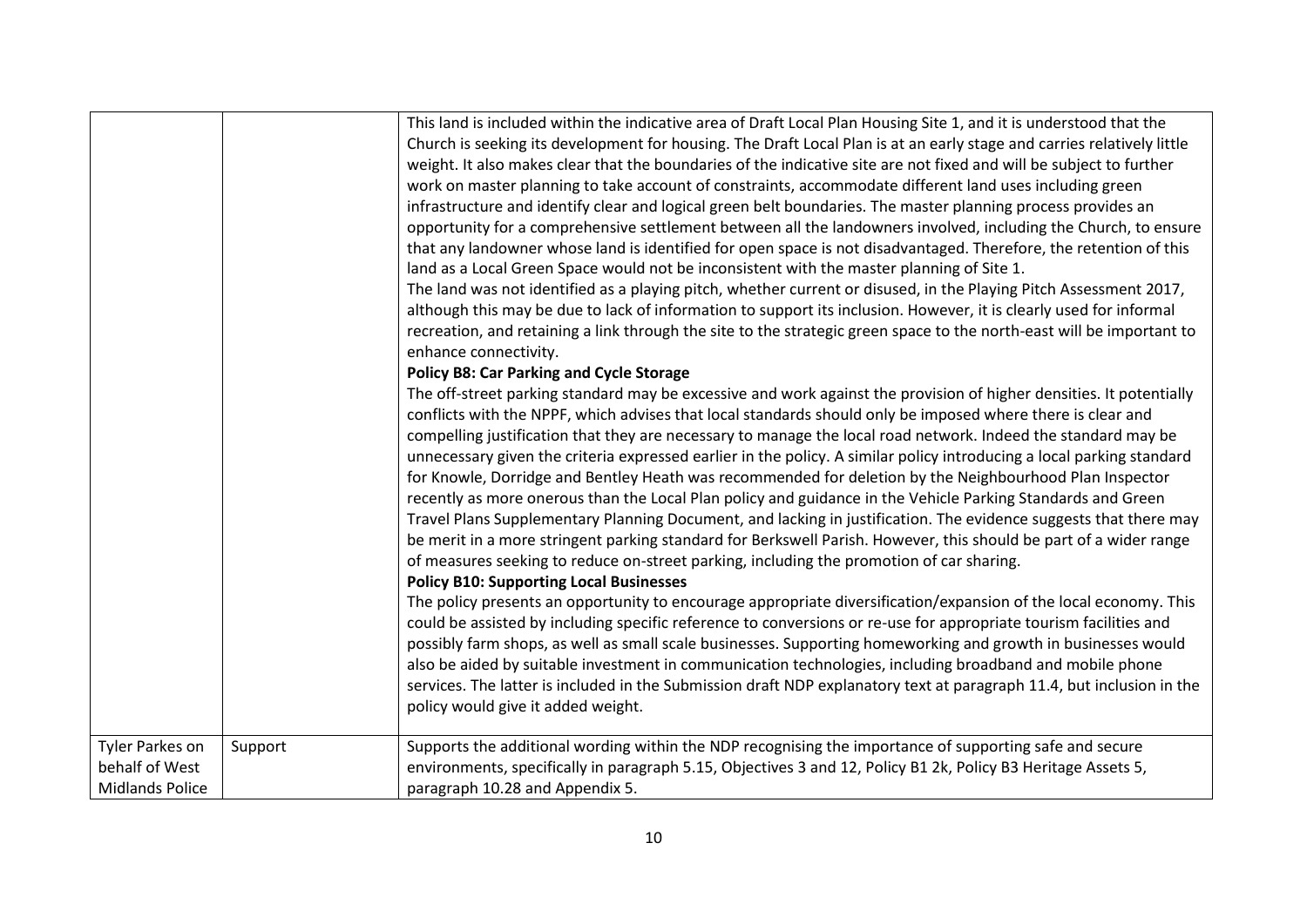| V O'Farrell           | Comment / Support                                | Policy B4: Local Green Spaces - Site 1 Recreation Ground, Meeting House Lane                                        |
|-----------------------|--------------------------------------------------|---------------------------------------------------------------------------------------------------------------------|
|                       |                                                  | This land has been used by the community for many years, including recreation use by local football teams and       |
|                       |                                                  | other community activities. Object to recent fencing off which prevents access and use by the community.            |
| W Gault               | Comment /Support                                 | Policy B4: Local Green Spaces - Site 1 Recreation Ground, Meeting House Lane                                        |
|                       |                                                  | Support inclusion of this proposal, as the land has been used by my family for many years, including informal       |
|                       |                                                  | recreation use. Object to recent fencing off which prevents access and use by the community.                        |
| Warwickshire          | Comment                                          | Suggest additions to align NDP with Local Plan, which emphasises need to address the decline in biodiversity and    |
| <b>Wildlife Trust</b> |                                                  | fragmentation of habitats and to restore and enhance green infrastructure.                                          |
|                       |                                                  | <b>Policy B1: New Housing</b>                                                                                       |
|                       |                                                  | Section 6 on Natural Environment could be expanded to included features for hedgehogs, such as hedgehog             |
|                       |                                                  | houses and permeable barriers with 13x13cm holes at ground level.                                                   |
|                       |                                                  | <b>Policy B3: Landscape and Built Character</b>                                                                     |
|                       |                                                  | Landscape Character point 3 - could highlight use of native species hedgerows and trees and grassy margins          |
|                       |                                                  | adjacent hedgerows, that support a wide range of wildlife.                                                          |
|                       | Representations sent to Berkswell Parish Council |                                                                                                                     |
|                       |                                                  |                                                                                                                     |
| A Fox                 | Comment                                          | Policy B4: Local Green Spaces - Site 1 Recreation Ground, Meeting House Lane                                        |
|                       |                                                  | Disappointed that Church has fenced off land to prevent public access when there is a proposal to designate the     |
|                       |                                                  | land as a Local Green Space.                                                                                        |
| A Shaw                | Comment                                          | Policy B4: Local Green Spaces - Site 1 Recreation Ground, Meeting House Lane                                        |
|                       |                                                  | Agree with representation by K Shaw, namely fencing off of this land to prevent access is against the community's   |
|                       |                                                  | interest and shows a lack of respect for the NDP, which is seeking to designate the land as a Local Green Space.    |
| C Joyner              | Comment                                          | Policy B4: Local Green Spaces - Site 1 Recreation Ground, Meeting House Lane                                        |
|                       |                                                  | Disapproves the action to fence off the land that the NDP is seeking to designate as a Local Green Space.           |
| E Silverman           | Comment                                          | Policy B4: Local Green Spaces - Site 1 Recreation Ground, Meeting House Lane                                        |
|                       |                                                  | The fencing off of the land will lead to reduction in green space and prevent its continued use, and conflicts with |
|                       |                                                  | the proposal in the NDP to designate the land as a Local Green Space.                                               |
| <b>G</b> Harrison     | Support                                          | Policy B4: Local Green Spaces - Site 1 Recreation Ground, Meeting House Lane                                        |
|                       |                                                  | Objects to the action to fence off the land which has been used by residents for many years, in advance of the      |
|                       |                                                  | examination into the NDP which is seeking its designation as a Local Green Space.                                   |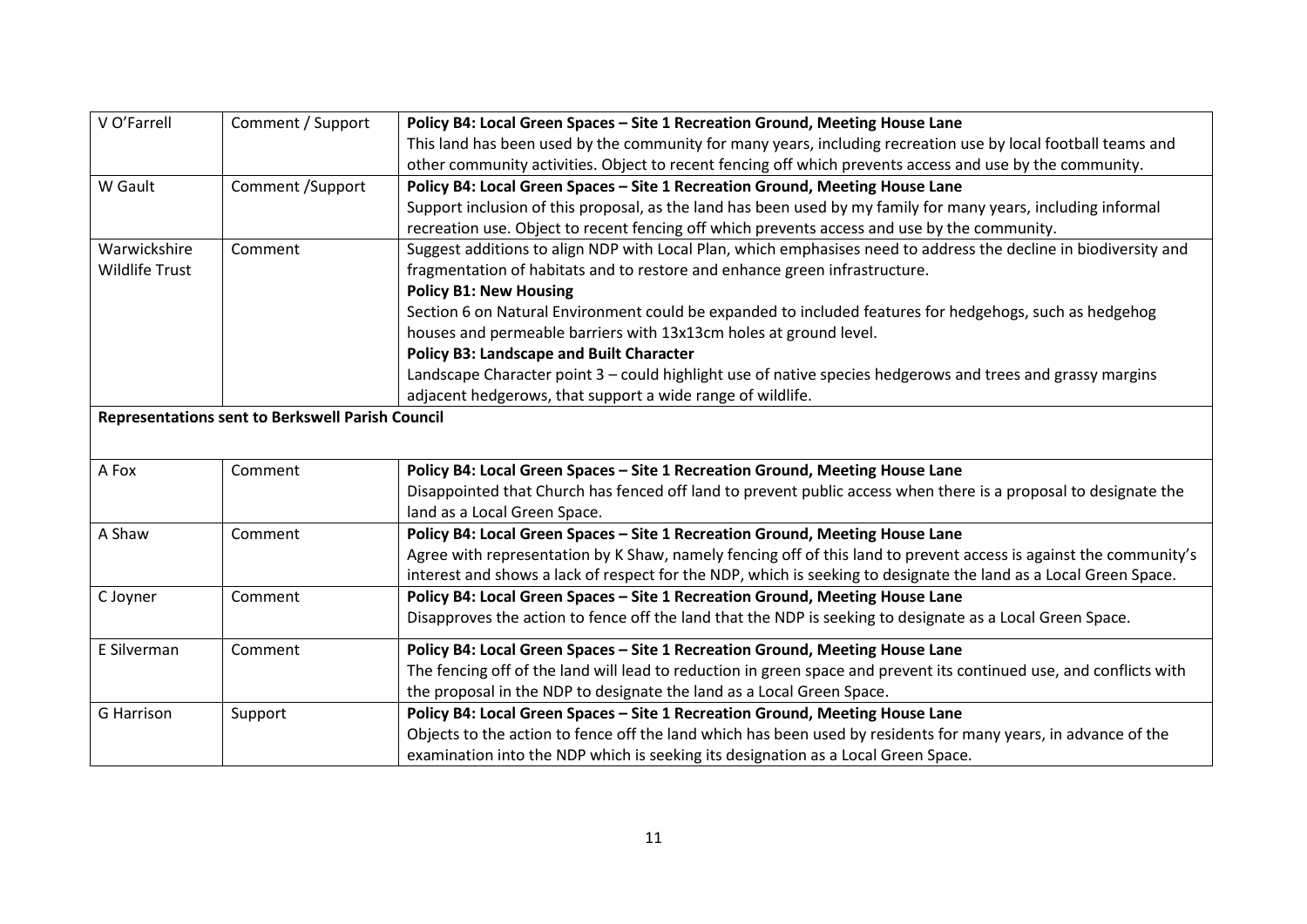| J Edwards   | Comment | Policy B4: Local Green Spaces - Site 1 Recreation Ground, Meeting House Lane                                         |
|-------------|---------|----------------------------------------------------------------------------------------------------------------------|
|             |         | Regrets the action of the Church to fence off this land that is considered to be green space and at a time when the  |
|             |         | proposal in the NDP has yet to be formally considered.                                                               |
| J Martin    | Object  | Policy B4: Local Green Spaces - Site 1 Recreation Ground, Meeting House Lane                                         |
|             |         | Objects to the proposal to designate this land as Local Green Space as it is privately owned and the Parish Councils |
|             |         | have declined to purchase or maintain it. Support the proposal by the Church to seek development for residential     |
|             |         | and assisted living accommodation, which should be prioritised over informal recreation land and retains the         |
|             |         | public right of way.                                                                                                 |
| J McGarry   | Comment | Policy B4: Local Green Spaces - Site 1 Recreation Ground, Meeting House Lane                                         |
|             |         | Objects to the action to fence off the land to prevent public access, in advance of the examination into the NDP     |
|             |         | which is seeking its designation as a Local Green Space.                                                             |
| K Shaw      | Comment | Policy B4: Local Green Spaces - Site 1 Recreation Ground, Meeting House Lane                                         |
|             |         | Fencing off of this land to prevent access is against the community's interest and shows a lack of respect for the   |
|             |         | NDP, which is seeking to designate the land as a Local Green Space.                                                  |
| M Morris    | Support | Policy B4: Local Green Spaces - Site 1 Recreation Ground, Meeting House Lane                                         |
|             |         | Upset by the fencing off of this area of green space that has been open for general use for at least 13 years and    |
|             |         | appeal for its designation as a Local Green Space.                                                                   |
| M Watkinson | Support | Policy B4: Local Green Spaces - Site 1 Recreation Ground, Meeting House Lane                                         |
|             |         | Supports the designation of the land as a Local Green Space, particularly with the proposal to build on adjacent     |
|             |         | land and in the light of withdrawal of a previous proposal following opposition from local residents.                |
| M Watson    | Support | Policy B4: Local Green Spaces - Site 1 Recreation Ground, Meeting House Lane                                         |
|             |         | Supports the designation of the land as a Local Green Space, and objects to the fencing off of the land which has    |
|             |         | been used as a playing field by children for many years and to potential development.                                |
| P Joyner    | Comment | Policy B4: Local Green Spaces - Site 1 Recreation Ground, Meeting House Lane                                         |
|             |         | Disapproves the action to fence off the land that the NDP is seeking to designate as a Local Green Space.            |
| S Silverman | Support | Policy B4: Local Green Spaces - Site 1 Recreation Ground, Meeting House Lane                                         |
|             |         | Objects to the action to fence off the land that the NDP is seeking to designate as a much needed Local Green        |
|             |         | Space given adjacent development proposals and at a time when the NDP consultation is going on.                      |
| W Wilson    | Support | Policy B4: Local Green Spaces - Site 1 Recreation Ground, Meeting House Lane                                         |
|             |         | Objects to the action to fence off this important recreation land that the NDP is seeking to designate as a much     |
|             |         | needed Local Green Space being the only green space in the area at a time when the NDP consultation is going on      |
|             |         | and prior to its examination.                                                                                        |